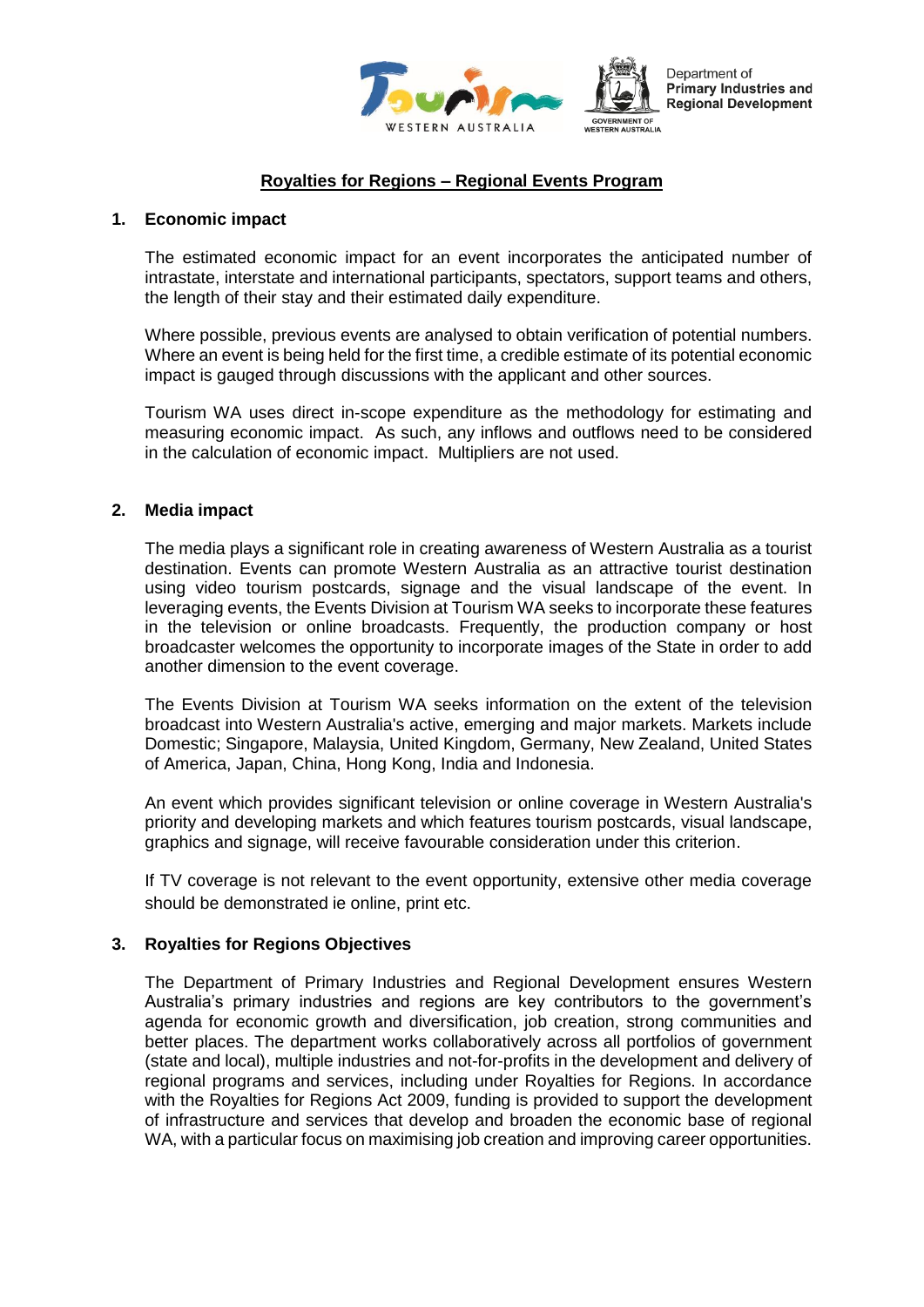The Royalties for Regions program continues to deliver benefits to regional communities through:

- Jobs growth;
- Economic growth; and
- Capable people.

Provide information on how the event is able to meet the objectives above.

### **4. Event frequency**

The Events Division at Tourism WA develops a program of regular events to ensure that cost savings are made on bidding and marketing. An event staged on a regular basis (for example, each year) will receive a favourable assessment under this criterion.

## **5. Private sector investment**

The percentage of the event budget provided by the non-government sector is an important consideration when analysing events. The greater the revenue percentage provided by the private sector, the more favourable the assessment under this criterion.

### **6. Funding**

The Events Division at Tourism WA is allocated a maximum level of funding each year. Sometimes, an event which matches the criteria is presented but there are insufficient funds.

If funding is available then the process for considering the event proposal will continue. If there are insufficient funds, the applicant will be advised that, although if an initial analysis justifies further consideration, Events' inability to fund the event prohibits the process going any further. Should funds become available, then the analysis will continue.

## **7. Community involvement**

Events are assessed on their potential to involve the local and larger communities in the event or in surrounding support activities. The more community involvement an event can create the more favourable the consideration.

#### **8. Tourism activity**

The tourism calendar in Western Australia consists of high, shoulder and low periods. During the high period, hotels are busy, tourist attractions are frequently visited and tourist operators are generally busy. The opposite occurs during the low period. Under this criterion, an event staged in a low season, is often more attractive than an event staged in a high season. Events that expand into weekdays are also a positive.

## **9. Prestige**

Measurement of an event's prestige is based on the status of Competitors/performers/artists/participants, sponsors and the media, the involvement of international sports federations and the numbers of spectators.

#### **10. Brand**

The Events Division at Tourism WA assesses events and its alignment with the current Tourism WA brand and/or showcases unique aspects of Western Australia.

## **11. Risk**